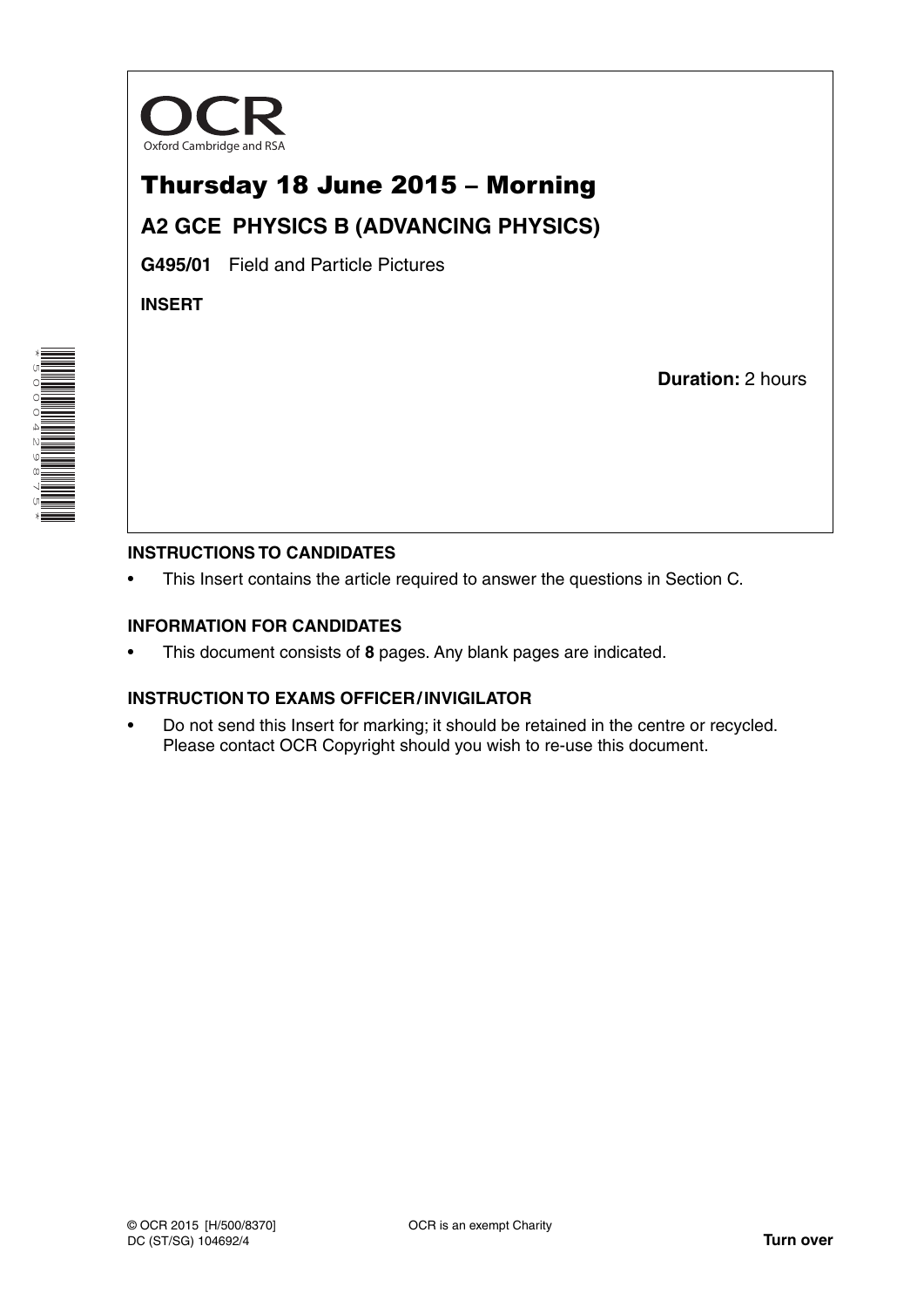Given the role it has played in scientific and technological revelation and development over the centuries, it is fair to describe the microscope as one of the most important inventions in history. Although it is not known for certain who actually invented it, the optical microscope was in use from the end of the 16th century and led to rapid developments in our knowledge of what became known as the microscopic world. For hundreds of years it remained based upon a standard design. That same design provided the template for the invention that would eventually supersede it as the main tool to be used for the study of some of the smallest objects in the natural world: the electron microscope.



**Fig. 1**: a compound optical microscope

### **The compound optical microscope**

Although it is possible to use a single convex lens as a simple magnifying glass, substantial magnifications (more than 30×) only become possible by using combinations of lenses to produce what is called a compound microscope; a simple version is drawn in Fig. 2 with rays included. 10



**Fig. 2**: compound microscope, schematic

The lens closest to the object is called the *objective lens*; it forms an inverted and magnified image of the object. This image is viewed through the *eyepiece lens*, which acts as a magnifying glass to produce a final highly-magnified image of the object.

5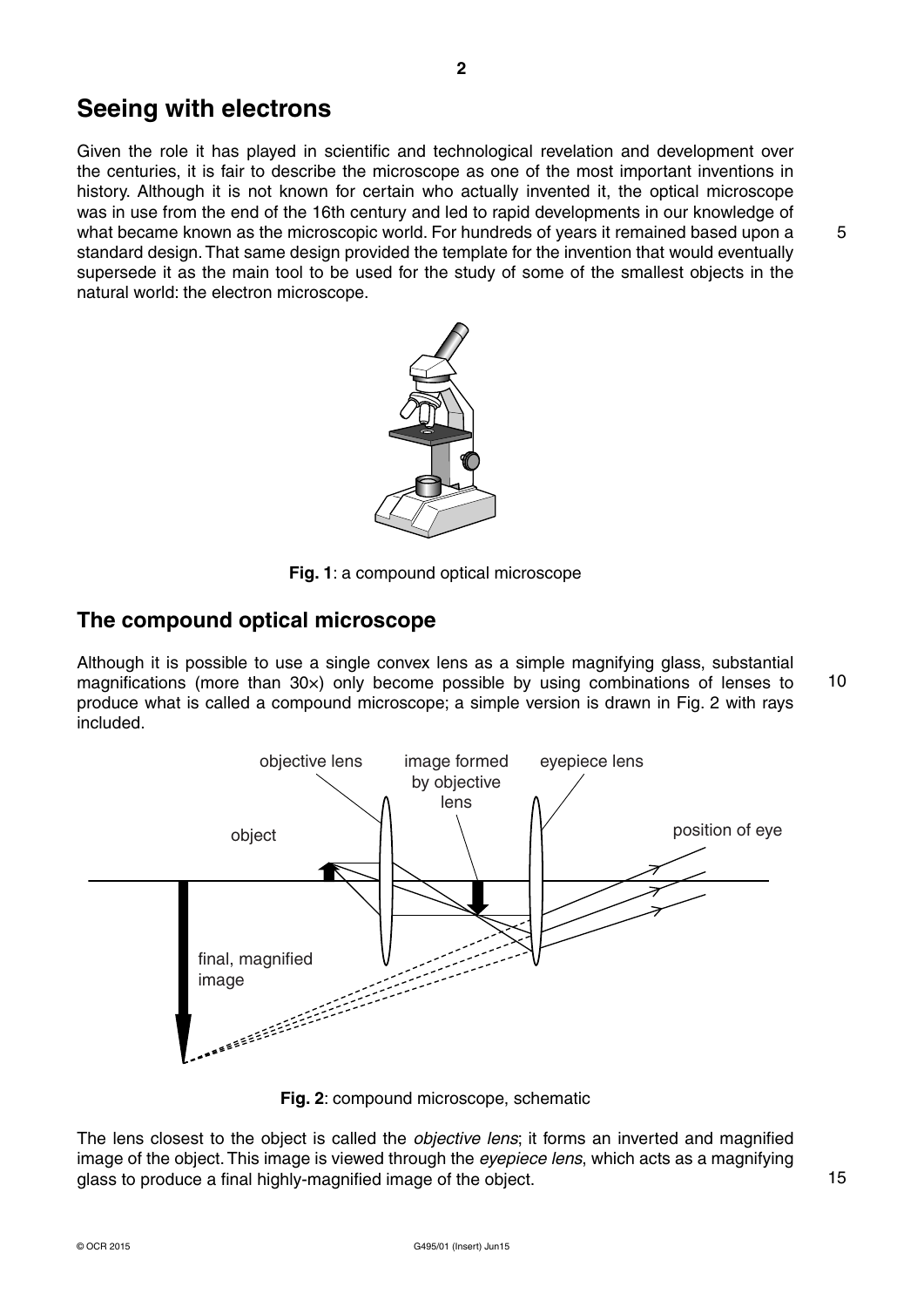As with all imaging systems, the performance of a microscope can be described in terms of *magnification* and *resolution*. Typically, laboratory microscopes have a maximum magnification of about 2000×. The resolution of an image is defined in terms of the size of the smallest distinct object visible on the image. When considering modern digitised images this is usually quantified as the actual distance represented by each pixel. However, the production of the image is itself limited by the diffraction caused when the incident light interacts with the tiny structures of the specimen. This leads to a diffraction limit dependent upon the wavelength of the light being used. Laboratory microscopes using visible light are limited to a resolution which makes it impossible to identify objects that are smaller than approximately half the wavelength of the light being used i.e. about 250 nm for visible light.

**3**

25

20

### **Improving the view**

Developments in lens design and production, along with the use of a variety of lens combinations and arrangements, led to significant improvements on the early instruments over a period of about 300 years. It was not until the end of the 19th century that the limits of the performance of an optical (light) microscope were fully understood. Progression now only became possible with a radical change of approach which was prompted by a series of important discoveries: the suggestion by Hertz that cathode rays were wavelike (1891), Thomson's discovery of the electron (1897), de Broglie's formula for calculating the wavelength of an electron from its momentum (1924) and Busch's success with the focusing of electron beams using magnetic fields (1926). Using all of these ideas, Ernst Ruska suggested the construction of a microscope that used high-speed electrons instead of light waves, and he built such a device in 1933. This revolutionary instrument, the first electron microscope, was a type known as a transmission electron microscope (TEM). For producing it Ruska was awarded the Nobel Prize for Physics over half a century later, in 1986. Fig. 3 shows a modern version of the instrument. 30 35

**Fig. 3**: a modern electron microscope

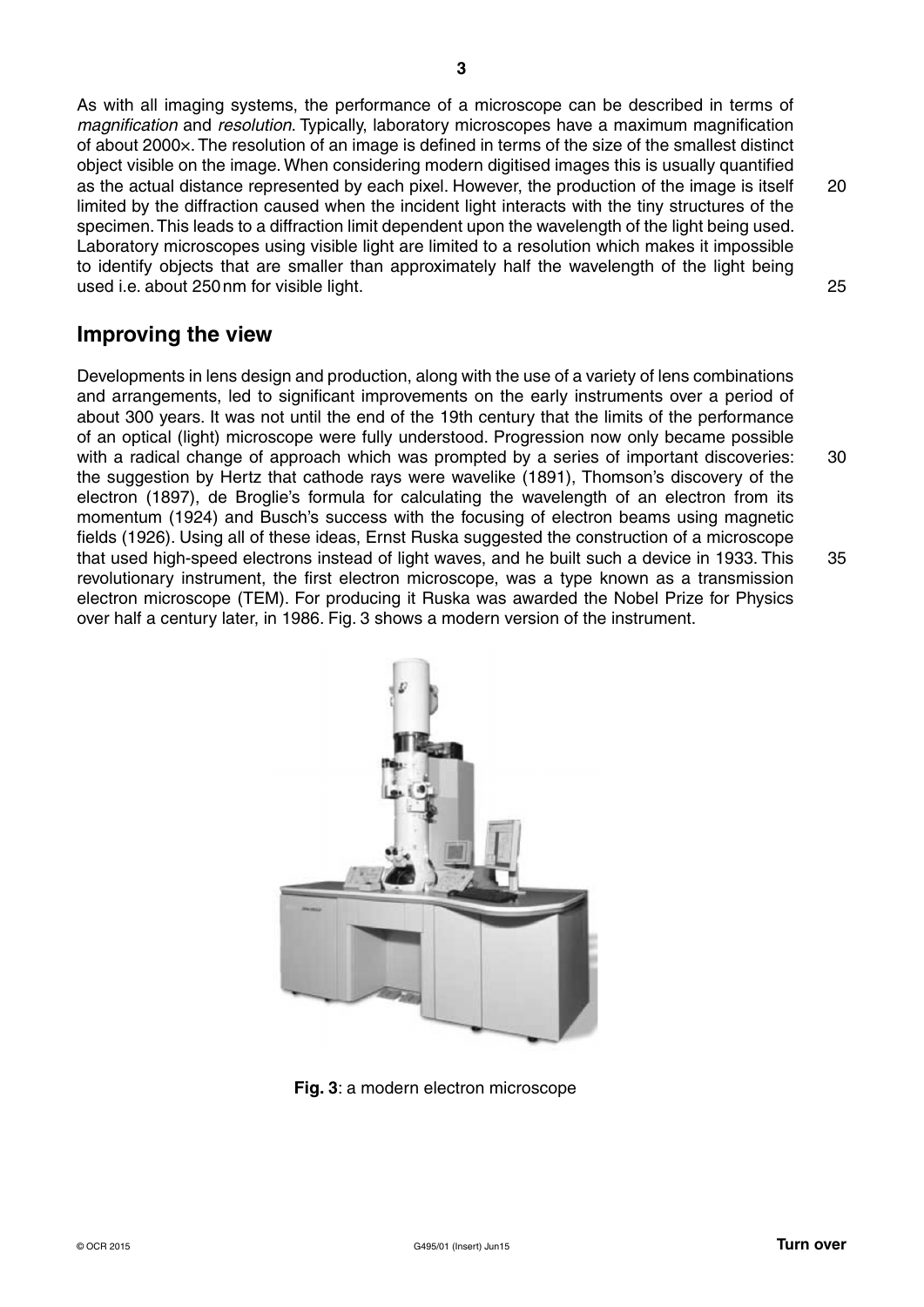Fig. 4 is a schematic diagram comparing the structure of a TEM with that of an optical microscope.



optical microscope transmission electron microscope

#### **Fig. 4**: comparison of the structure of an optical and an electron microscope

In the electron microscope, the source of the electrons is an electron gun. When a current is passed through the filament coil, it heats up and electrons boil off the surface. Individual electrons require about 4 eV of energy to escape the surface and the number of electrons emitted depends on the temperature of the filament. The electrons are emitted into a gap, across which there is a large potential difference creating an electric field. This causes them to accelerate through the accelerating anode and at high speed they pass through the first of a series of short circular solenoids and are focused onto the sample being imaged. The magnetic field strength inside a solenoid depends upon the number of turns for the coil and the current it carries. Complicated combinations of solenoids are used and these are equivalent to the illumination system in an optical microscope which produces and focuses the light onto the sample. 40 45

The flow of electrons from filament to sample produces a beam current along the tube of the microscope and into the sample chamber. The tube and chamber need to be evacuated and so efficient pumps are an integral part of electron microscope assemblies. The vacuum environment, while essential for the operation of the instrument, does limit the usefulness of the instrument and often samples need to be carefully prepared before being imaged. 50

When the high-speed electrons meet the sample, a number of different interactions can occur resulting in heating and sometimes including the production of x-rays. If the sample is thin, however, and the electrons are of very high energy then most will pass through the sample, being scattered and diffracted as they do so. The amount of interaction will depend upon the types of atoms in the sample, the sample density and other similar factors so that a transmission image can be obtained. It is because the wavelength of the electrons is much smaller than that of visible light that superior performance is possible. For example, electrons accelerated from rest through a potential difference of 50 kV will gain sufficient momentum to give them a de Broglie wavelength of about 5 picometres which, theoretically, would produce a much better resolution than an optical microscope. 55 60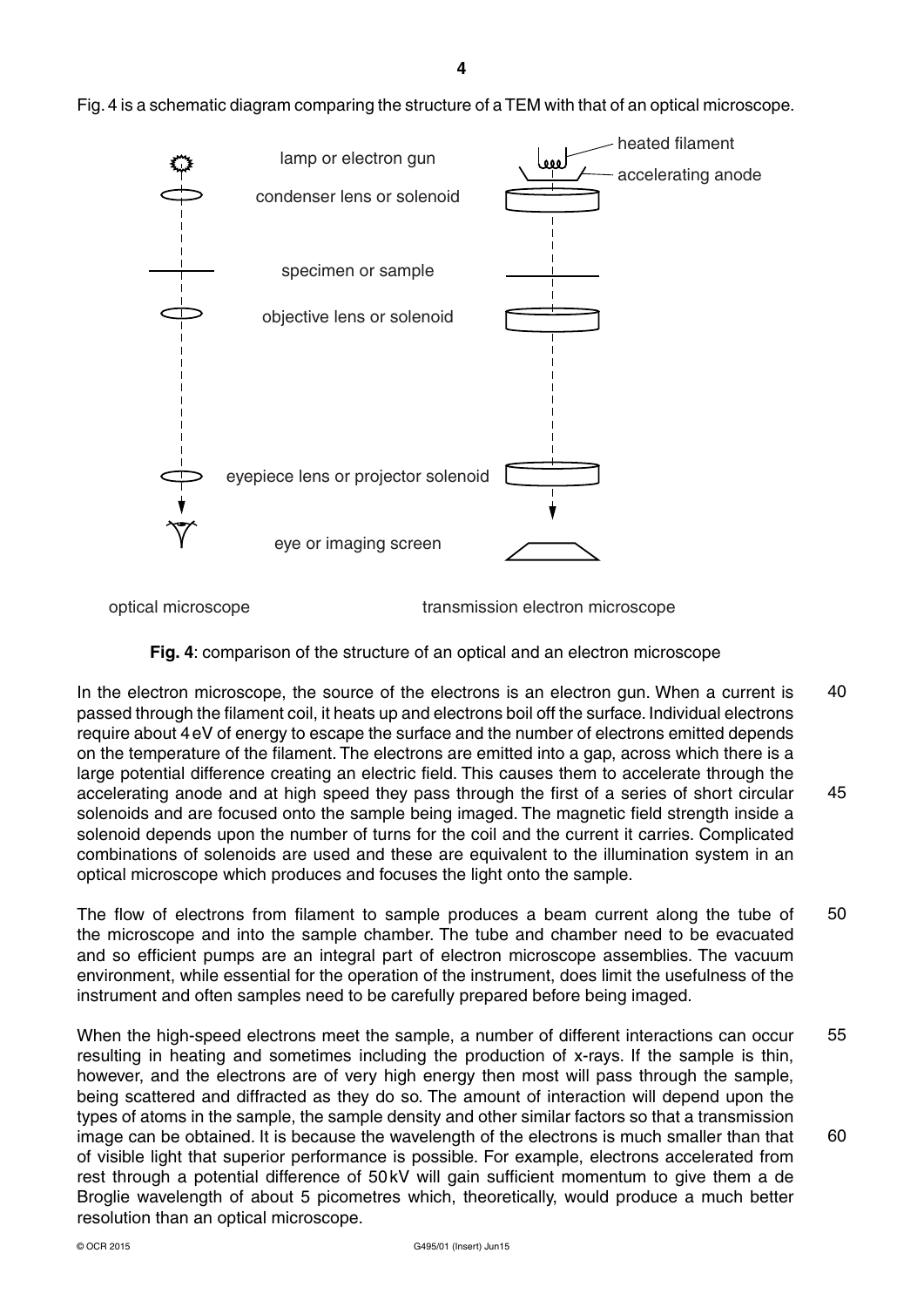A later development of the instrument was the scanning electron microscope (SEM). For thicker samples and lower energy electrons, many *secondary electrons* will be emitted. These are produced when an incident electron excites an electron below the surface of the sample. The excited electron moves towards the surface and can escape if it has not lost too much energy in the process. The secondary electrons emitted at each beam position are detected, giving a signal that varies as the beam moves across the sample. Electric fields are sometimes used to deflect the electrons, scanning the beam across the sample in a raster pattern. This allows an image of the surface to be built up on a display screen. Modern instruments use photomultiplier tubes and CCDs to produce high-quality images. 65 70

Fig. 5a shows an image of a flea drawn by Robert Hooke in 1665. Fig. 5b is a view of a fly's eye obtained by a 21st century SEM. At this magnification (about 1000×) it can be seen that the eye consists of an array of small lenses. 75



**Fig. 5a (left) and 5b (right)**: images of a flea from Robert Hooke's *Micrographia* (1665) and a fly's eye from a modern SEM, respectively.

### **Scrutinising the future**

Magnification and resolution continue to be improved as technology develops. Electron microscopes have progressed significantly, though they remain based on Ruska's original ideas. Additional challenges being met include real-time imaging and the ability to image living organisms. Meanwhile, microscopes based on other ideas and principles have emerged, including scanning tunnelling microscopes and atomic force microscopes, but we shall be forever indebted to those early pioneers of electron microscopy for paving the way to a smaller world.

#### **END OF ARTICLE**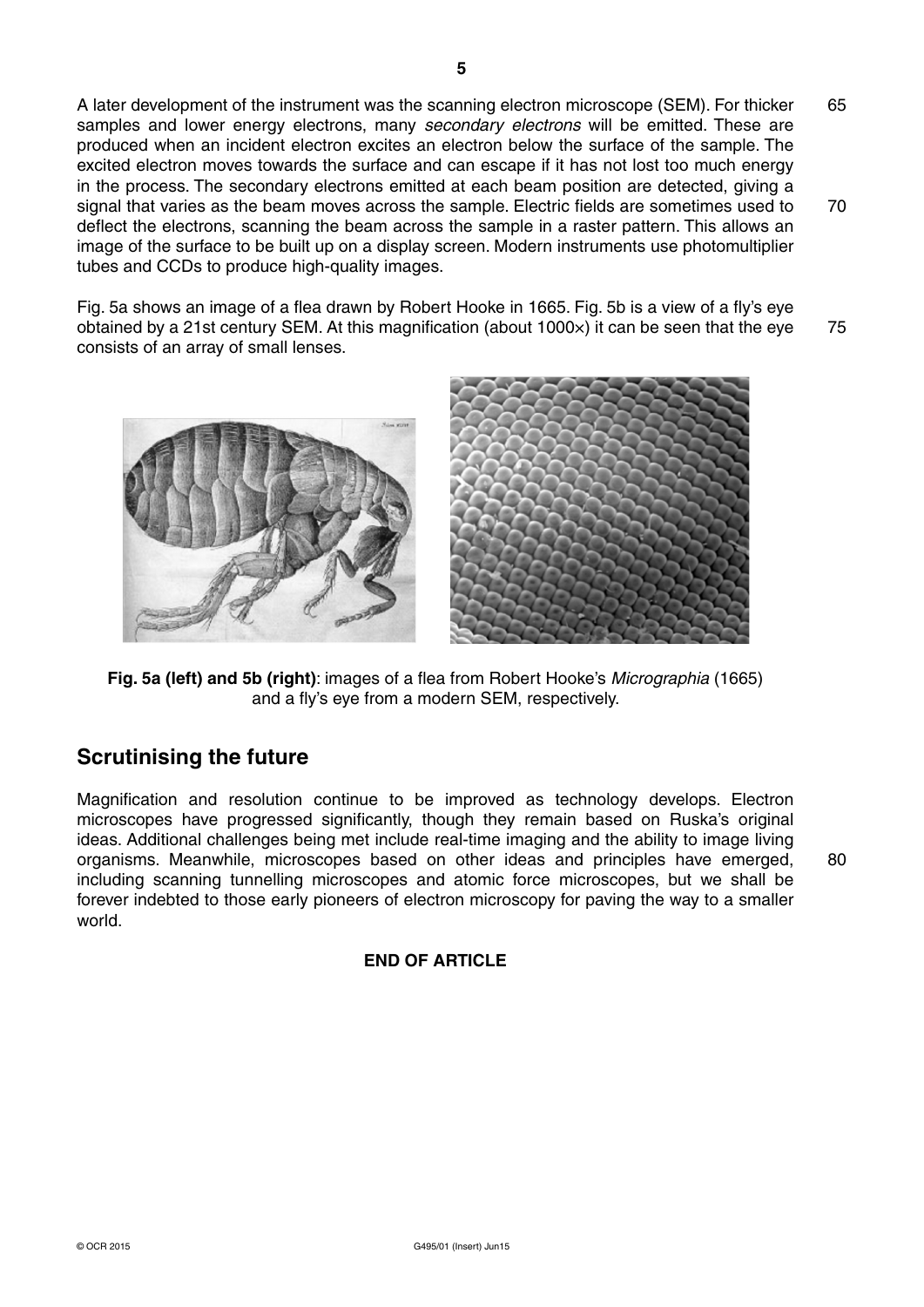#### **BLANK PAGE**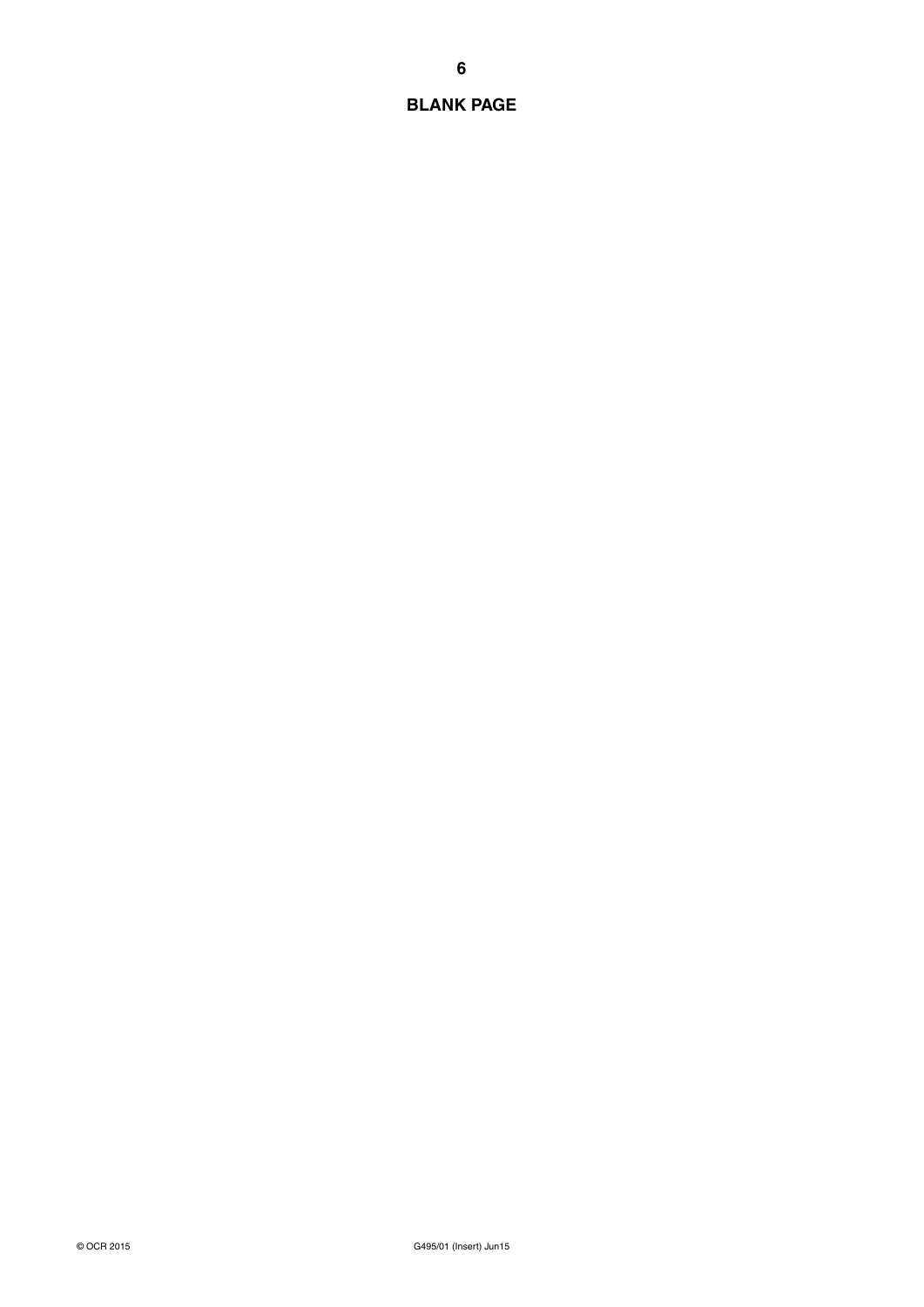#### **BLANK PAGE**